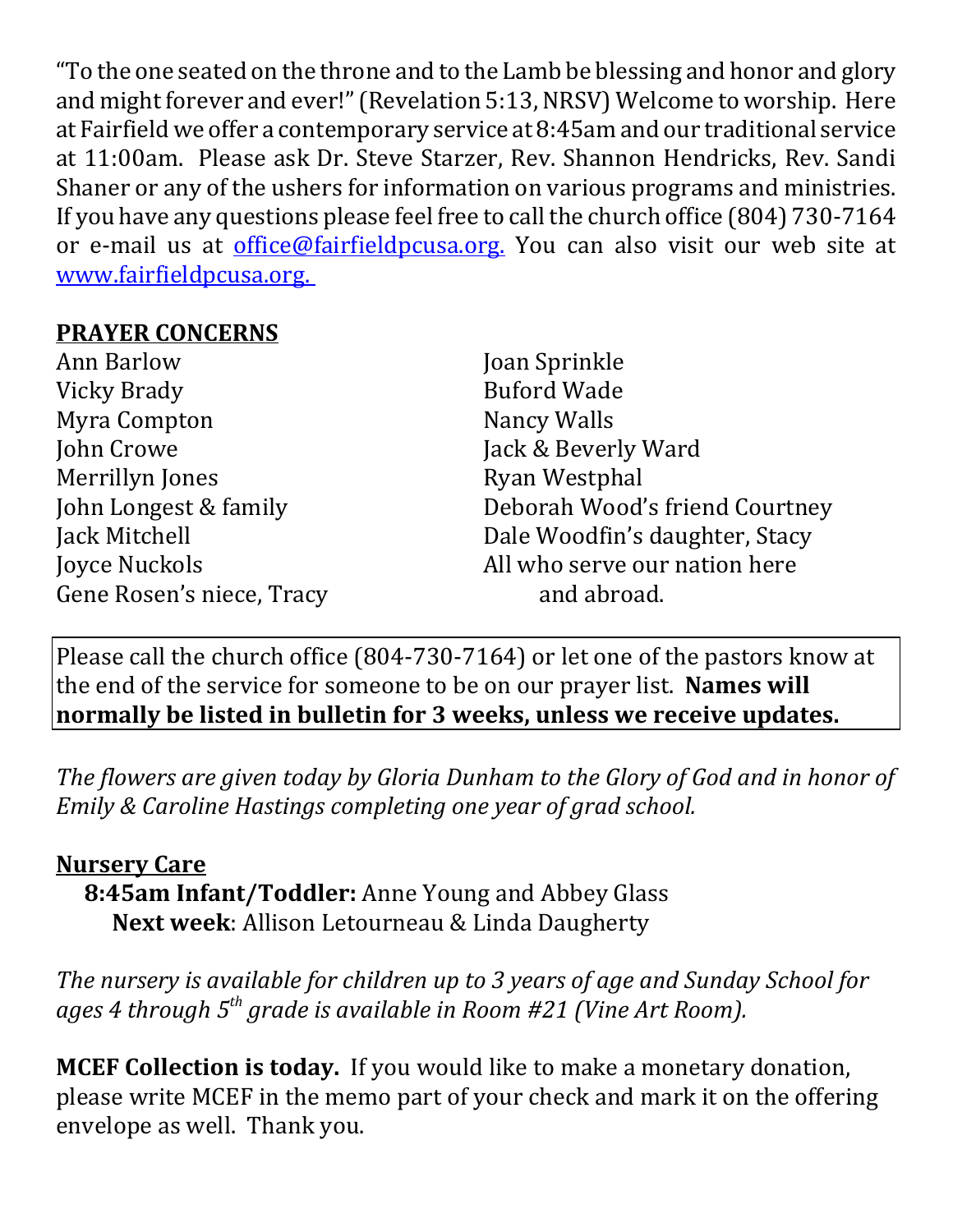**Camp Hanover** is hosting a fun day **TODAY** 2 to 5 p.m. This free event is open to everyone. Sample campfire cooking, try your hand at archery, paddle a canoe on the lake, or hike the trails on their 600-acre site.

**The Deacons** will meet Tuesday evening at 7:00pm in the Heritage Hall.

**The Prayer Shawl Knitting Group** will meet on Wednesday, May 4 at 10:00am in the Barlow Parlor. Come work on a shawl or your own personal project. If you don't know how to knit, the ladies will teach you! Contact Anna Barrowclough (730-3143) if you have any questions.

**Mechanicsville High School IB Exams** begin this week in the Family Center and continue through the month of May. Please be extremely quiet if you have to be down near the Family Center during the daytime. Thank you!

**There are still many dates available to sign up for flowers.** The cost is \$25 and you can give them in memory, honor, or in celebration of someone special. Please check out the flower calender located on the bulletin board near the small kitchen.

**The Upper Room Daily Devotional books** for May/June are located in the narthex. These books are free so please pick one up!

**The May newsletter is now online.** Please visit our website to read what's happening in May. Go to: www.fairfieldpcusa.org